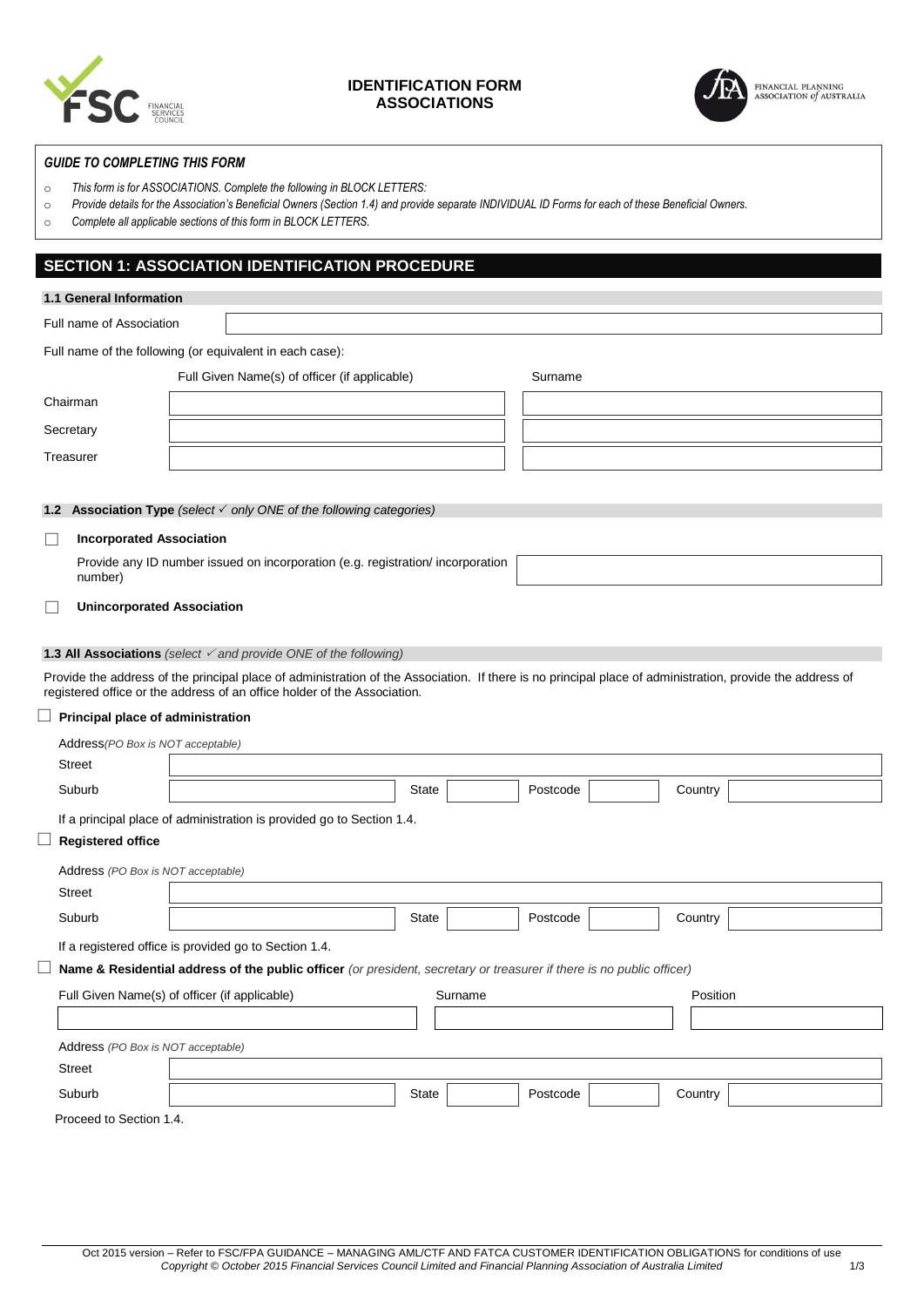#### **1.4 Beneficial Ownership**

Provide the names of the individual members that directly or indirectly control the Association, such as the Chairman, President, Treasurer or Secretary of the association.

### **Complete separate individual customer ID Forms for each of these individuals.**

| Full given name(s) | Surname | Role (such as Chairman, President, etc.) |
|--------------------|---------|------------------------------------------|
|                    |         |                                          |
|                    |         |                                          |
|                    |         |                                          |
|                    |         |                                          |
|                    |         |                                          |

*Please Note: Beneficial Owner/s must be listed above and individual ID Forms completed for all Beneficial Owners.*

*If there are more Beneficial Owners, provide details on a separate sheet and tick this box*  $\Box$ .

# **SECTION 2: ASSOCIATION VERIFICATION PROCEDURE**

The procedure to verify the identity of the association is set out in 2.1 (for incorporated associations) and 2.2 (for unincorporated associations).

## **SECTION 2.1: INCORPORATED ASSOCIATION VERIFICATION PROCEDURE**

#### *Incorporated Association Verification procedure*

*Information to be verified:*

- o *Full name of the Association*
- o *ID number issued on Incorporation (if any).*

| Tick $\checkmark$ | Verification options (select one or more of the following options used to verify the Incorporated Association) |
|-------------------|----------------------------------------------------------------------------------------------------------------|
|                   | Information provided by ASIC or the government body responsible for the incorporation of the association.      |
|                   | An original, certified copy or certified extract of the Constitution or Rules of the association. *            |
|                   | An original, certified copy or certified extract of the minutes of a meeting of the association. *             |

### **OR**

## **SECTION 2.2: UNINCORPORATED ASSOCIATION VERIFICATION PROCEDURE**

#### *Unincorporated Association Verification procedure*

*Information to be verified:*

o *Full name of the Association*

| Tick $\checkmark$ | <b>Verification options</b> (use the following to verify the Unincorporated Association)            |
|-------------------|-----------------------------------------------------------------------------------------------------|
|                   | A search of a relevant government or regulator database (such as ABN lookup).                       |
|                   | An original, certified copy or certified extract of the Constitution or Rules of the association. * |
|                   | An original, certified copy or certified extract of the minutes of a meeting of the association. *  |

*\* Documents that are written in a language that is not English must be accompanied by an English translation prepared by an accredited translator.*

#### *IMPORTANT NOTE:*

- *Ensure that individual customer ID Forms have been provided for the Association's Beneficial Owners as per 1.4 AND*
- *Attach a legible certified copy of the ID documentation used to verify the association and selected member (where applicable), including any required translations OR*
- *Alternatively, if agreed between your licensee and the product issuer, complete the Record of Verification Procedure section below, and DO NOT attach copies of the ID Documents*

Oct 2015 version – Refer to FSC/FPA GUIDANCE – MANAGING AML/CTF AND FATCA CUSTOMER IDENTIFICATION OBLIGATIONS for conditions of use  *Copyright © October 2015 Financial Services Council Limited and Financial Planning Association of Australia Limited*